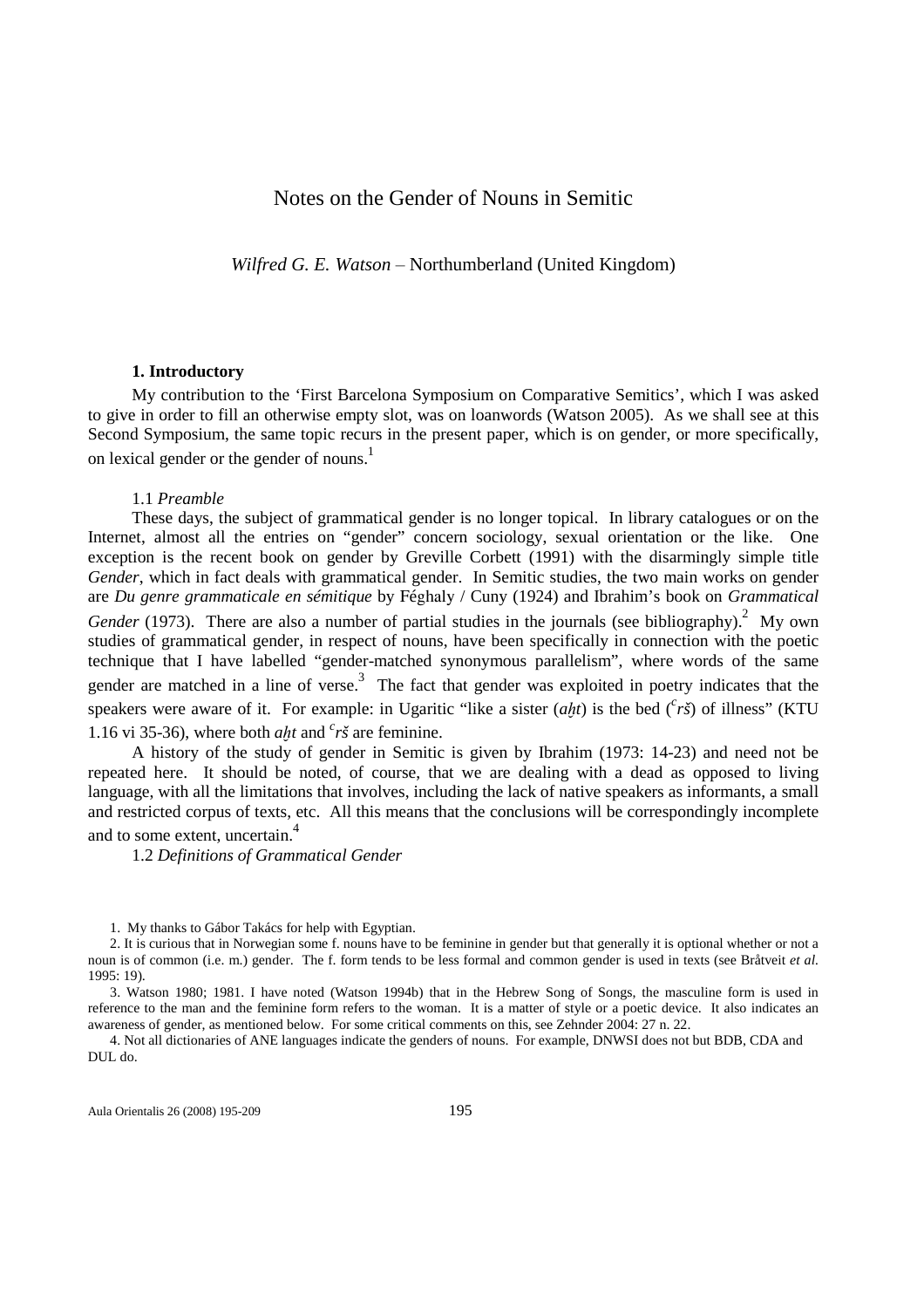Before discussing grammatical gender in Semitic, we can look briefly at some definitions of gender. According to Ibrahim, "Gender … is a syntactic category with sex as the corresponding notional category. In fact … as a syntactic category gender simply classifies nouns into two or three classes for the purposes of agreement (or concord). In so doing, gender is not essentially different from other systems of noun classification…" (Ibrahim 1973: 11). Another definition: "Gender is a grammatical category used for the analysis of word classes displaying such contrasts as masculine/feminine/neuter, animate/ inanimate, etc." (Crystal 1980: 158). A very recent book on grammatical gender (Franceschina 2005) provides no fewer than fifteen definitions of the term. For example: "…in many (and perhaps most) languages the gender assignment of nouns is semantically arbitrary except that for animate nouns or for human nouns gender is predictable from sex…" (Nichols 1992: 125). According to Corbett (1991: 312): "The ultimate source of gender systems is nouns, more specifically nouns with classificatory possibilities such as 'woman', 'man' and 'animal'", or what in our field would be called determinatives.

The generally accepted theory is that the presence of gender in a language is determined by *agreement* or *concord*, not by markers on nouns. This does not always seem to be the case, as we will see. Simplifying, we can say that gender is only one of a number of possible divisions of nouns into classes. In his contribution to the Symposium on Hamito-Semitics held in 1970, Castellino (1975: 354) proposed the following Table of Criteria based on classifications for number and gender:

(1) masculine/feminine (2) animate/inanimate (3) person/thing (or human/non-human) (4) I/you / he/she (5) individual/collective (6) concrete/abstract (7) singular/plural (8) major/minor

Languages can have a number of genders, some languages with as many as twenty, as in Fula, a Niger-Congo language (cf. Corbett 2006: 753). Fortunately, in Semitic there are usually only two, namely masculine and feminine, although some nouns can have common gender.<sup>5</sup>

#### 1.3 *Two Topics*

The two topics considered here are the assignment of gender and the function of gender.

(a) *The assignment of gender*: Here I look at sets of nouns in a range of Semitic languages and within one language (Ugaritic) to determine whether there are any rules or patterns, as Féghaly / Cuny already did in 1924, before the discovery of Ugaritic. I am also looking at the assignment of gender in loanwords.<sup>6</sup> Why, for instance is Akk. ē*kallu*, "palace" feminine, whereas Ugaritic *hkl*, Hebrew *hêkal* and Aram. *hykl* are masculine? All these are borrowed from Sumerian é.gal, lit. "large house", which has no gender. Why is Ug. *krk*, "pickaxe", feminine even though it is borrowed from Egyptian *grg*, which is masculine?

(b) *The function of gender*: What is the function of gender in terms of homonyms? Can gender differentiate similar sounding words? Why are there nouns where gender seems to make no difference to meaning? Tables of these types are provided for discussion.

<sup>5.</sup> On gender in Semitic see Lipiński 2001: 235-242.

<sup>6.</sup> See the brief discussion in Hoch 1994: 443-445.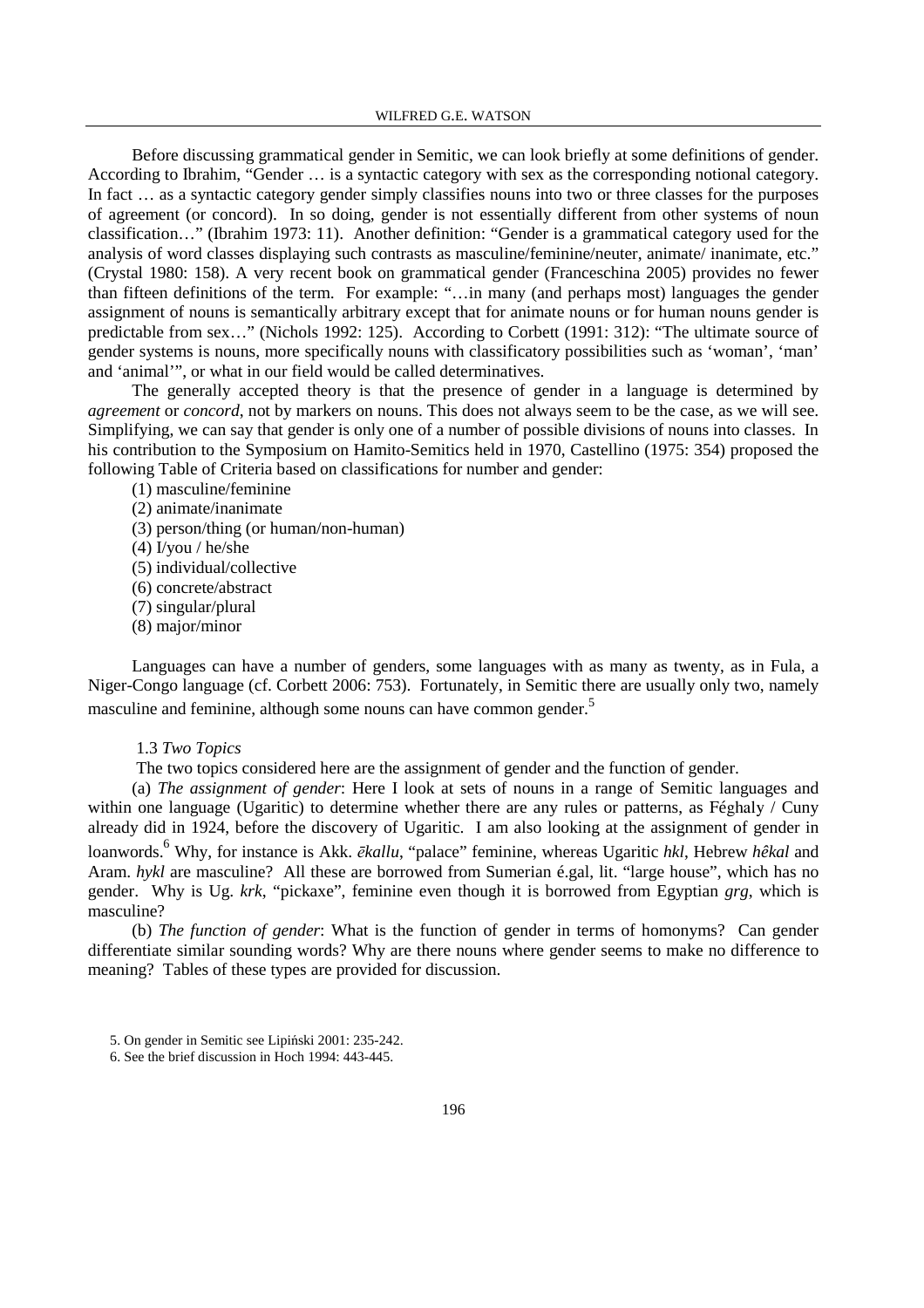### **2***.* **Assigning Gender**

#### 2.1 *The Assignment of Gender*

According to the textbooks on gender, speakers of a language know the gender of a noun from two kinds of information: meaning (or semantics) and form. "Languages may use semantic rules, or semantic **and** formal rules, but not **only** formal assignment rules" (Corbett 2006: 751). In other words, gender can be assigned by semantics alone, e.g. terms for males are masculine, terms for females are feminine. In addition, gender can be determined by morphology. For example, the *-at* ending is usually feminine. Sometimes, of course, both criteria apply, as in Akk. *issurtu*, "female bird", which is semantically feminine but also has the marker *-t*. However, there are unmarked feminine nouns such as Akk. *šer'u*, "furrow"<sup>7</sup> and conversely, some apparently feminine nouns are masculine, e.g. Ug. *dlt*, "door". In Semitic languages, the default, unmarked gender is masculine and the marked gender (with endings such as *-t*, *-y* etc.) is, generally, feminine. However, unmarked nouns that refer to females (women, female professions, female animals) are of course feminine. Unmarked feminine nouns (in Ugaritic) are, for example, *um*, "mother"<sup>8</sup>, arh, "cow", tat, "ewe", atn (only pl. attested) "she-ass". These are all semantically determined for gender. According to Tropper (UG, 284-87) other unmarked feminine nouns have the following groupings: certain species of animals, parts of the body, especially in pairs, terms for the countryside and cosmic terms, raw materials, trees, certain vessels, tools, measures, and geographical terms. Yet these groupings are not exclusively feminine in gender and the sets seem somewhat arbitrary.<sup>9</sup> This is exemplified by the list of names for parts of the body *in pairs* (see below). Evidently, the masculine/feminine distribution for such names of pairs is about even (note that only four have a feminine marker). In other words, the *semantic* criterion does not apply.

Another example of how gender is assigned is the complete set of nouns that refer to parts of the body (here both humans and animals are included) given in Table 1. Of the 57 items listed, 20 are feminine, 21 are masculine, the rest are uncertain. Which criteria are being applied here? For example, the term for "kidneys" is feminine throughout and the term for "mouth" is masculine in all the languages, but there is no set gender for others, such as the term for "liver". Some of these fluctuations can be explained. For example, in the set of words for "hair", Heb.  $\dot{s}\bar{e}^c\bar{a}r$  (m.) denotes hair in general and śa c rāh (f.) denotes a single hair. Also, Akk. *r*ē*mtu*, "womb", is used only of animals, whereas Akk. rēmu is used generically. In general, though, there is no dominant gender for names of parts of the body. As mentioned above, this even applies to paired items: terms for "breast", "heel", "horn", "testicle", thigh" and "left" and "right" hands are masculine; terms for "ear", "elbow", eye", "foot", "kidney", "knee", "lip" "palm" and "plait" are feminine. The gender of other items in pairs, such as "arm", "flank", "hand", "loin", "shoulder" and "wing" remains uncertain, and the same applies for some items in individual languages.

The above can be summarised as follows. Corbett (2006: 751-752) claims that "In no language are nouns assigned to genders … by purely formal rules". However, against this claim is the fact that in Semitic, feminine endings such as *-t*, *-at* (and their allomorphs such as -ā*h* or -ā) and -*y* (realised as -*î*) *can* 

<sup>7.</sup> For possible cognates see Kogan 2006: 272 and n. 8; Pentiuc 2001: 172.

<sup>8. &</sup>quot;It is noteworthy that such well represented terms as \**?amm-at-* 'elbow, cubit' and \**?imm-* 'mother' are primarily differentiated by the constant presence of the feminine marker on the former vs. its absence in the latter than by the quality of the root-vowel. The same applies to \**kull-* 'all' vs. \**kall-at-* 'daughter-in-law, bride'" (Kogan 2005: 155 n. 48).

<sup>9.</sup> See also Zehnder (2004: 25) for a critique of Albrecht's criteria for ascribing gender to nouns.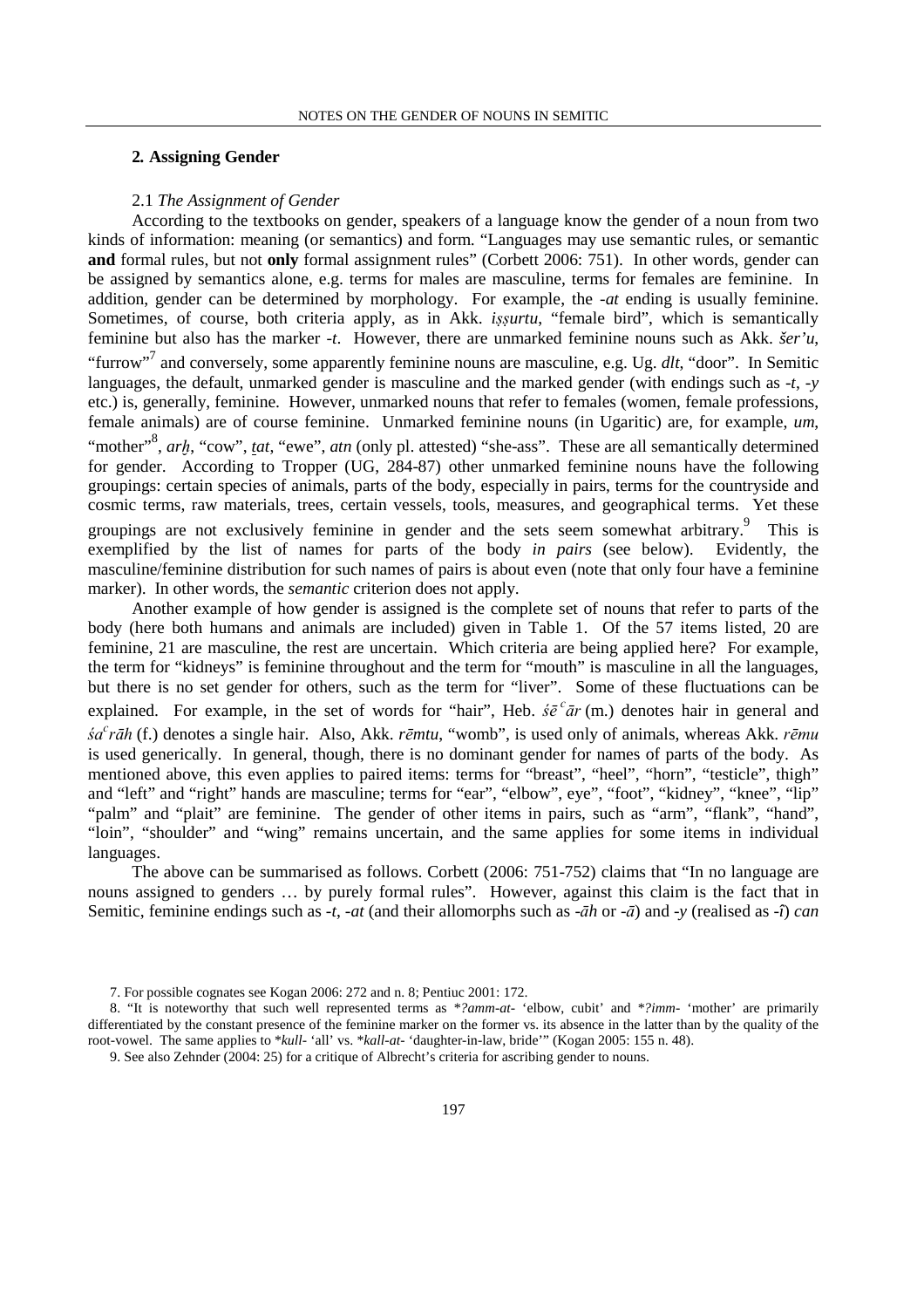*determine* the gender of nouns.<sup>10</sup> Also, apart from obvious cases (such as terms for males/females), generally semantics *does not* seem to apply.

#### 2.2 *Assigning Gender to Loanwords*

Another aspect of the topic we are considering is the question of how loanwords are assigned their gender. It would seem that the following factors determine the gender of a loanword.<sup>11</sup>

(a) If the loanword refers to an animate being, semantic content is foremost:

- both Ug. *tdr*, "girl" (a loanword from Hurro-Hittite *šiduri*, possibly through Akkadian) and Ug. *tl*, "girl" (also a loanword from Hurro-Hittite *šali*) are clearly feminine, even though there is no gender in Hurrian.

(b) If the loanword refers to an inanimate object:

(1) unmarked loans are assigned to the unmarked (masculine) gender

This applies, for example, to most Heb. and Ug. loanwords, which are m.

- Ug. *all*, "garment", a loan from Hurrian *al*ā*li*12 (no gender), is m.

(2) the loanword adopts the gender of the native word it replaces:

- Sum. é.gal (no gender)  $\rightarrow$  Akk. *ēkallu* (f.) (rarely m.) but  $\rightarrow$  Ug./Heb. *hkl* (m.). Here, apparently, Ug. *hkl* adopts the gender of *bt* in the expression *bt mlk*, lit. "house of the king", i.e. "palace". $13$ 

 $-$  Ug. *ušpgt* (f.), "garment" (< Akk. *uš/spahhu* (m.), "garment" < Hurr. no gender) replaces Ug. *ktn* "tunic", which is f. The feminine ending has been added in Ugaritic (*ušp*ġ*t*).

(3) the loanword retains its original gender:  $14$ 

 $-$  Akk. *asītu* (f.), "tower"<sup>15</sup>  $\rightarrow$  Heb. *'ašayāh* (f.), "watch-tower"

- Akk. *maqartu* (f.), "a vessel"  $\rightarrow$  Ug. *mqrt* (f.), "container"<sup>16</sup>

 $-$  Akk. *pirištu* (f.), "secret"  $\rightarrow$  Ug. *prtt* (f.), "secret"

- Akk. *azamillu* (pl. f.), "sack, net" → Ug. *a/izml* (f.), "sack"

- Akk. *ig*ā*ru* (also *igartu*, f.) (pl. f.), "wall" → Aram. *'gr* (f.), "wall"<sup>17</sup>

- Heb. *mazz*ā*lôt*, "constellations of the zodiac", a loan from Akk. *mazzaltum*, "position" (of constellations), both  $f<sup>18</sup>$ 

10. "In Egyptian all feminine nouns have the ending *t* added to the root" (Allen 2001: 35). It is a separate ending, hence the separating dot, e.g. *sn.t*. Masculine nouns have no special ending, but some have *j* or *w* added to the root. Place names are always treated as feminine, whatever their ending (Allen 2001 §4.8).

11 These rules have been adapted from Ibrahim 1973: 61-62.

12. Watson 1990: 139-140.

13. See the data collected by Mankowski 2001: 51-52. The word was also borrowed in Egyptian as m. (dual) (Hoch 1994: 213 §290).

14. As Hoch (1994: 445) notes: "In general, the Egyptians maintained the gender of the source language quite carefully, but there are a few instances of gender changes, most of which were introduced by error".

15. For the various forms see CDA, 25b under *asa'*ī*tu*; see also Mankowksi 2000: 40-42.

16. See also Arab. *miqr*ā*t*, borrowed in Egyptian as *maqru* and *mqrt*: cf. Hoch 1994: 167 §218.

17. The discussion of this word by Kogan 2006: 270 §2 makes no reference to gender.

18. See Kaufman 1974: 69-70; Mankowski 2001: 86-87.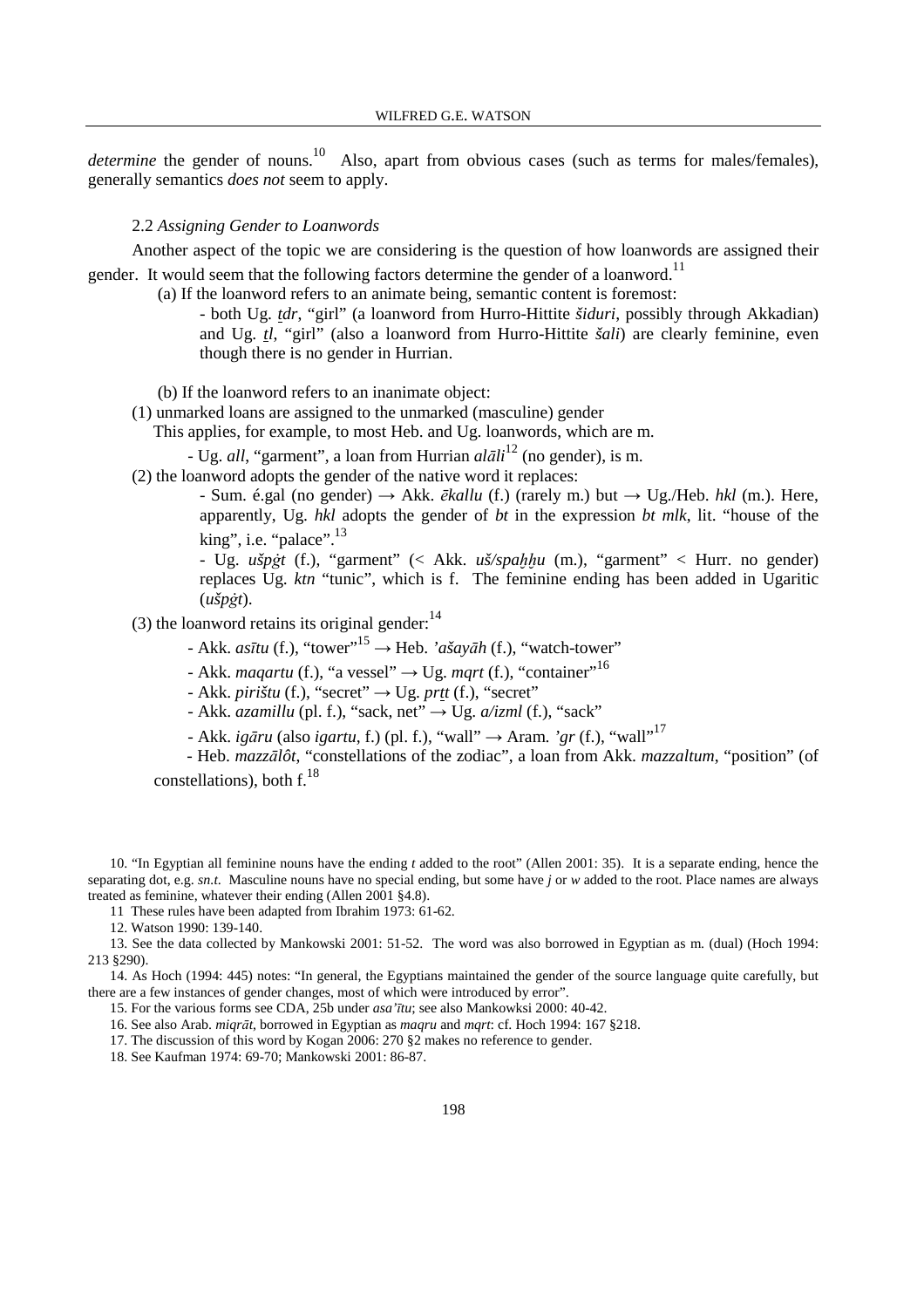Retention of gender may indicate that Ug. *krpn* (m.) does not come from Akk. *karpatu* (f.), "pot" but from Old Akk. *karpum*, "pot" (CDA, 149b; CAD K, 221a) which is m.<sup>19</sup> However, see next section.

(4) differentiation in meaning can motivate a difference in gender:

- Akk. *kam*ā*nu* (f.), "a sweetened cake" → Heb. *kaww*ā*nîm* (m.), "sacrificial cake". Akk. *kam*ā*nu* was simply a shepherd's dish prepared with honey and figs (cf. CAD K, 111a), but Heb. *kaww*ā*n*ī*m* were "sacrificial cakes" offered to the Queen of Heaven. 20

- Akk. *zamru* (m.), "fruit(s)"  $\rightarrow$  Heb.  $z^e$ *môrāh* (f.), "vine-(shoot)", where the change in meaning is clear.

However, this is not always the case. Note the change of gender in Akk. *(a)bukkatu* (f.), "a rush"  $\rightarrow$  Ug. <sup>*c*</sup>bk (m.), "a plant", although there is no change of meaning: both are medicinal plants. Similarly, a change in gender unaccompanied by a difference in meaning is apparent in Ug. <sup>c</sup>rq (m.), "wagon", borrowed from Akk.  $e$ regqu(m) (f.), also "wagon".<sup>21</sup> Other problems remain unresolved. For example, what is the reason for the feminine gender of Ug. *hbrt*, "stewpot" (DUL, 385)? It is a loan from Hurrian huprušhi, "vessel" (through Akkadian) - but the Hurrian word has no gender - and its gender is not marked in any Akk. dictionary (presumably it is m.). Similarly, Ug. ḫ*lu*, "cake" is masculine (DUL, 389), but Heb. *hallāh*, "bread cake" is feminine. Is it perhaps a loan from Hittite hali, "pastry", which is common in gender? Why is Heb. *sull*ā*m*, "stairs", masculine when it seems to have been borrowed from Akk. *simmiltu*, "staircase", which is feminine?<sup>22</sup> Curiously, Ug. *šin* (A), "shoe" is masculine, whereas Akk. *š*ē*nu nu* (A) with the same meaning is feminine - but Ug. *šin* (B), "part of chariot" is feminine, whereas Akk. *š*ē*nu* (B), also part of chariot, is masculine. As yet there is no *systematic* study of this aspect of loanwords.

# **3. The Function of Gender**

#### 3.1 *Gender and Homonyms*

Some homonyms are distinguished by gender in Semitic, although of course they may have been pronounced differently as well, and so would be merely homographs. The function of gender here is *disambiguation*, i.e. to separate the two meanings of words that seem to be indistinguishable. The following sets of apparently identical words have different meanings depending only on their gender.

### 3.1.1 *Words Identical in Form but Differentiated by Gender*

Note that the feminine forms of almost all these words have *no* gender marker. Generally, they have different etymologies.

(a) AKKADIAN:  $\bar{u}u$  (m.), "wine" (< *yayin*) /  $\bar{u}u$  (f.), "eye" (<  $\bar{c}$  *ayin*); *išrum* (m.), "tithe" (<  $\bar{f}$   $\bar{f}$   $\bar{f}$ "ten") / *išrum* (f.), "sash"; *lulû* (m.), "luxury" (< *lalû*) / *lulû* (f.), "slag" (of metals) (Sum. lw.); *n*ā*ru* (m.), "musician" (Sum. lw.) / *n*ā*ru* (f.), "river" (com. Sem. *nhr*); *qû* (m.) "flax" / *qû* (f.), "measure"; *saparru*

19. However, see Syriac *krpt'*, "vessels", cited by Kaufman 1974: 63.

22. See the discussion of this specific point in Mankowski 2001: 116; he suggests that the word may be of foreign origin and mentions Phoen. *smlt* (cf. DNWSI, 788).

<sup>20.</sup> For discussion, but without reference to gender, see Mankowski 2000: 61-62.

<sup>21.</sup> See Dietrich / Loretz / Sanmartín 1975: 107 §20, although the change in gender went unnoticed.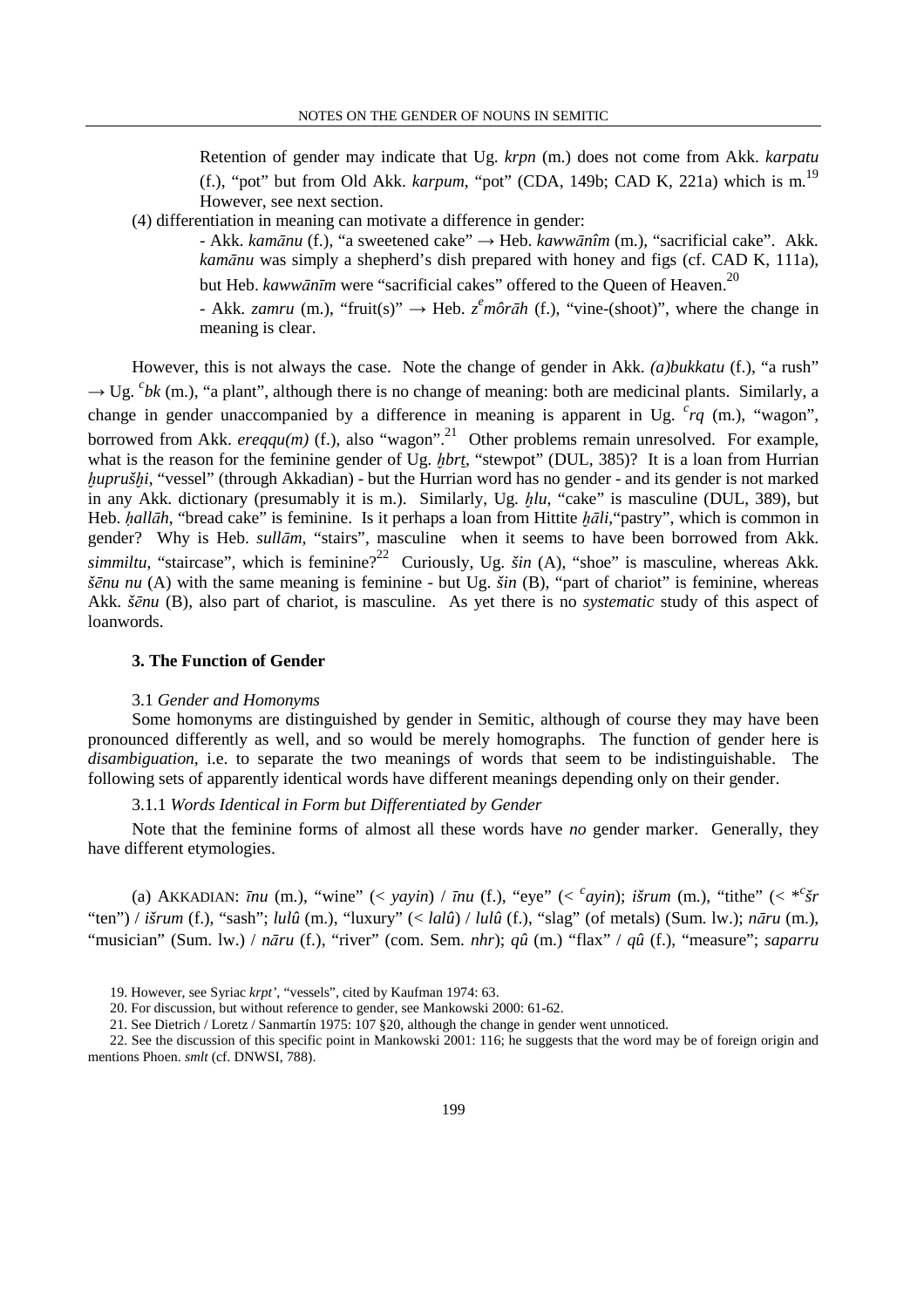(m.), "net" / *saparru* (f.), "cart"; ṣ*ibtu* (m.), "seizure" / ṣ*ibtu* (f.), "interest"; *šam*ū (m.), "sky" / *šam*ū (f.), "rain"; *zerqu* (f. *zerqatu*), "desert lynx"<sup>23</sup> / *zerqu* (m.) (pl. f.!), "strewn plants, litter".

(b) HEBREW: *'*āḥ (m.), "brother" (com. Sem.) / *'*āḥ (f.), "brazier" (lw. from Eg. *<sup>c</sup>* ḫ m.); *kôs* (m.), "owl" / kôs (f.), "cup"; <sup>*c*</sup>ir (m.), "agitation" / <sup>*c*</sup>ir (f.), "city"; *tôr* (m.), "plait, string" / tôr (f.), "turtledove $"^{24}$ .

(c) UGARITIC: *c* ẓ*m* (m.), "power" / *<sup>c</sup>* ẓ*m* (f.), "bone" (Akk. *e*ṣ*emtu*); *dlt* (m.), "door" (cf. Akk. *ed*ē*lu*) / *dlt* (f.), "poverty" (*dll*); *l*ḥ (m.), "missive" (Heb. *lû<sup>a</sup>* ḥ) / *l*ḥ (f.), "jaw" (Heb. *l e* ḥ*î*); *npš* (m.), "wool" (lw. from Akk. *nipšu* (m.), "tuft") / *npš* (f.), "throat" (Heb. *nepeš*, Akk. *napištu*, both f.); *p*ṯ*t* (m.), "linen", pl. *pttm* (Heb. *pištâ* (f.), "flax") / *ptt* (f.), "cosmetics box" (lw. from Akk. *piššatu* (f.), "ointment container")<sup>25</sup>; *rh* (m.), "aroma" (Heb. *r<sup>a</sup>h* (m.), HALOT, 1226a) / *rh* (f.), "gust breath" (Heb. *rû<sup>a</sup>h* f. but often m.); *šin* (m.), "shoe" (Akk. *š*ē*nu* (f.), "sandal(s), shoe(s)", CDA, 367a) / *šin* (f.), "tyre rim (of wheel)" (Akk. *š*ē*nu, šinu*, "part of waggon"); *yd* (m.), "love" (*ydd*) / *yd* (f.), "hand" (a primary noun).

### 3.1.2 *Words with Different m. and f. Forms, Differentiated in Meaning*

See for example Spanish *paso* (m.), "step" / *pasa* (f.), "raisin" or Italian *faraone* (m.), "pharaoh" (a loan from Egyptian) / *faraona* (f.), "guinea-fowl" (so-called because it comes from Egypt). Other near-homonyms are only differentiated by the presence or lack of a feminine ending. Many of these differences can explained from their etymology or they may be loanwords. Ug. *yp*, "beauty" derives from the root YPY, "to be beautiful" whereas *ypt*, "cow" has an assimilated -*n*-, as it can be explained by Arab. *yafanat*. In some cases, it is clear that one word has been derived from the other, as in Akk. *sinnu(m)*, "swallow-fish", which evidently derives from *sinuntu* "swallow". Another example is Ug. *rimt*, "zither" (i.e. "bull-shaped musical instrument"), which comes from  $rum$ , "bull".<sup>26</sup> In the following list the masculine form is given first, then the feminine form.

(a) AKKADIAN: *eripu*, "bronze object" (< Hurr.) / *eriptu*, "colourful garment" (W. Sem.?); ḫ*al*ḫ*allu*, "a basket" / ḫ*al*ḫ*allatu*, "a kind of drum"; *išaru*, "penis" / *išartu*, "prosperity"; *kizzu* "goat" (also *kazzu* and *gizzu*) / *kizzatu*, "deduction" (*k/gaz*ā*zu*, "to shear", so possibly they are cognate); *mahhalu*, "basket, box" / *mahhaltu*, "sieve" (but both from *nahālu*); *masla'u*, "jug" / *masla'tu*, "infection"; *nakkapu*, "tip" / *nakkaptu*, "brow"; *nappalu*, "caterpillar"<sup>27</sup> / *nappaltu*, "rubble; balance"; *naspanu*, "harrow" / *naspantu*, "devastation"; *sin*ū*nu(m)*, "swallow-fish" / *sinuntu*, "swallow"; *s*ū*qu*, "street" (pl. m. and f.; √*si*ā*qu*) / *suqtu(m)* (also *zuqtu*), "chin"; *šubulu*, "jewellery" / *šubultu*, "ear of barley"; *tamhāru*, "battle" / *tamhartu*, "square (number)"; *tābu*, "good" / ṭā*btu*, "salt"; *ubbunu*, "garment" / *ubbuntu*, "vessel".

<sup>23.</sup> Note the meaning "sheep" in NA.

<sup>24.</sup> Once m. (Lev 14:3); note that Ug. *tr*, "turtle-dove", is m. (DUL, 876).

<sup>25. &</sup>quot;Man sollte übrigens zwischen ug. *ptt* I 'Leinen' *ptt* II '(Schmink)-Kästchen' unterscheiden" (Sanmartín 1987: 54 n. 7).

<sup>26.</sup> For more examples see Kogan 2005: 153-156.

<sup>27.</sup> The variation in spelling (*nappillu*, *nabillu*) may indicate it to be a loanword.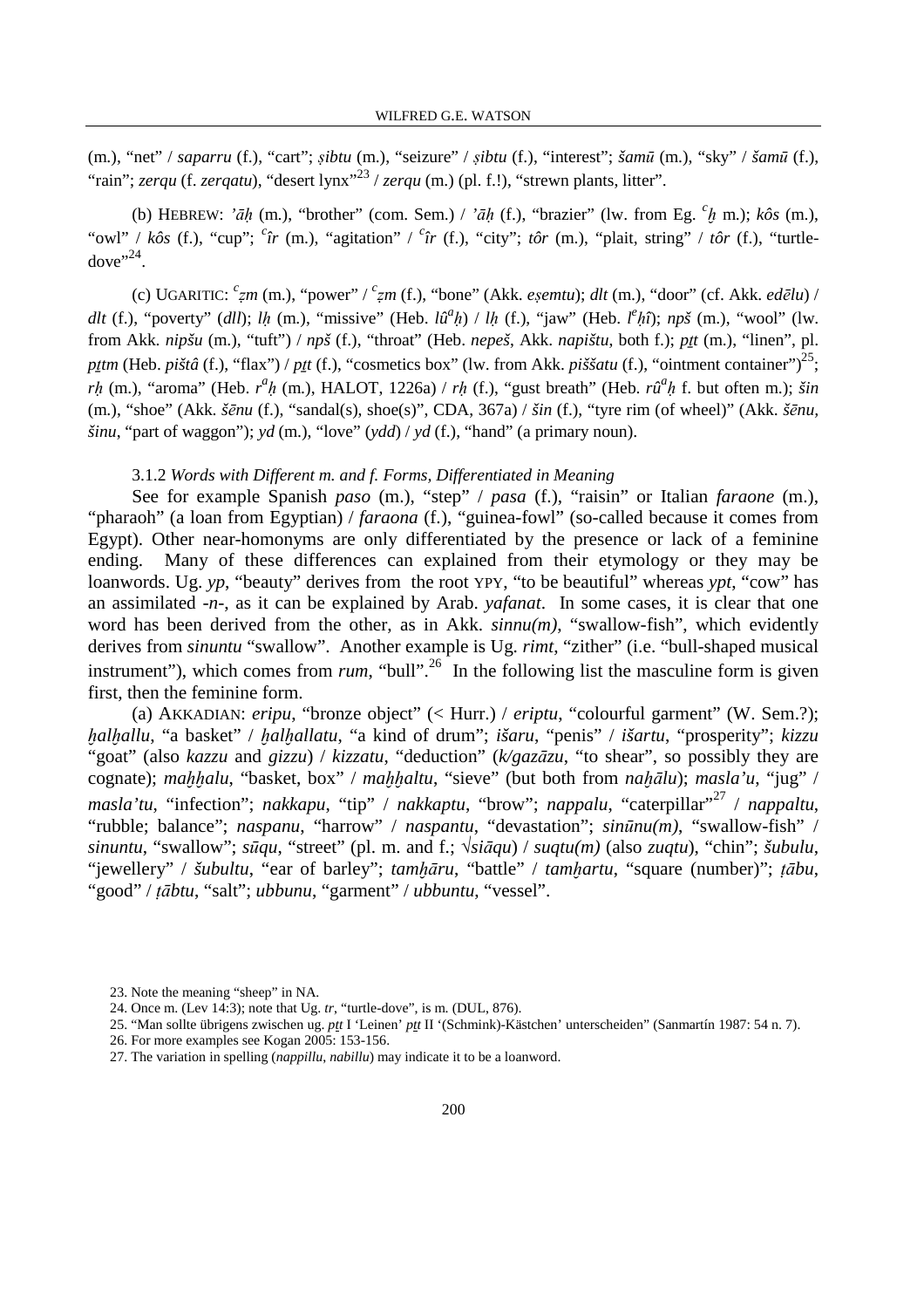(b) HEBREW:  $beqa^c$ , "half-shekel" /  $biq^c\bar{a}h$ , "valley";  $h\bar{a}s\hat{i}d$ , "pious" /  $h^a s\hat{i}d\bar{a}h$ , "stork"; libnēh, "storax-tree" (Eg. *nnjb* m.) / *l e b*ā*n*ā*h*, "full moon"; *mikm*ā*r*, "snare" / *mikmeret*, "fishing-net";<sup>28</sup> *melî*ṣ, "go-between" / *m e lî*ṣā*h*, "proverb"; *m*ā*n*ē*h*, "mina" / *m*ā*n*ā*h*, "portion" (cf. Ug. *mn* and *mnt*); *m*ā*nôr*, "weaver's beam" / *m e nôr*ā*h*, "lampstand"; *sûp*, "reed" / *sûpâ*, "storm, gale"; *s*ī*r*, "cooking-pot"29 / *s*ī*r*ā*h*, "hook" (Eg. *sr.t*, "thorn"); <sup>*c*</sup>ēd, "witness" / <sup>*c*</sup>ēdāh, "throng, etc." (Ug. <sup>*c*</sup>dt); *pûr*, "lot"<sup>30</sup> / *pûrāh*, "trough"; ṣā*pîr*, "goat" / ṣ *e pîr*ā*h*, "wreath"; *tôr*, "dove" / *tôr*ā*h*, "instruction"<sup>31</sup> .

(c) UGARITIC: *al*, "ram" / *alt*, "curse"; *anš*, "tendon"32 / *anšt*, "weakness"; *ar, "*light" / *art*, "shield" (Akk. *ar*ī*.tu*, "shield/dagger"); *<sup>c</sup> d*, "throne" / *<sup>c</sup> dt*, "assembly"; *<sup>c</sup> pr*, "social group"33 / *<sup>c</sup> prt*, "clothing"; *bšr*, "flesh" / *bšrt*, "news"; *dkr*, "male animal" / *dkrt*, "bowl"; *dm*, "blood" / *dmt*, "tower" (lw. from Akk. *dimtu*); *dn*, "strength" / *dnt*, "fornication"; *kdr*, "trough" / *kdrt*, "ball"; *kpr*, "henna" / *kprt*, "hennaplant"<sup>34</sup> ; *m*ṭ, "rod" (Heb. *ma*ṭṭē*h*) / *m*ṭ*t*, "bed" (Heb. *mi*ṭṭā*h*); *np*, "peak" / *npt,* "sieve" (Akk. *napp*ī*.tu*); *pnm,* "face" (Heb. *p*ā*n*ī*m*) / *pnt*, "knuckle" (Heb. *pinn*ā*h*, "corner"); *q*ṣ*r*, "anklebone" (Pun. *q*ṣ*rt*) / *q*ṣ*rt*, "shortness"; *qš*, "tankard" / *qšt*, "bow"; *rum*, "buffalo" / *rimt*, "zither"; *rq*, "sheet" / *rqt*, "temple" (Akk. *raqqatu*, Heb. \**rqh*) 35 ; *rt*, "mud" / *rtt*, "net"<sup>36</sup> ; *skn*, "stela" / *sknt*, "form"; *šp*, "dune" / *špt*, "lip" (Eg. *sp.t*); *ššr*, "minium" / *ššrt*, "gizzard"<sup>37</sup> ; *yp*, "beauty" / *ypt*, "cow"; *yrk*, "shoulder" / *yrkt*, "beam"; *ytn*, "group" / *ytnt*, "gift".

The point is that even if there are etymological or historical explanations for these similar forms, most probably the average user of a language was unaware of them (or they were not uppermost in his mind) and therefore he had to base his analysis on context and experience.

### 3.1.3 *Words Identical in Meaning Irrespective of Gender*

On the other hand, some words have both masculine and feminine forms with *no* clear differentiation between them (excluding, of course, masculine and feminine forms of the same word, e.g. Ug. *kdn* and *kdnt*, meaning "male mule" and "female mule" respectively). Examples are:

(a) AKKADIAN: *uggu* and *uggatu*, "anger"; *izziru* (also *izru*) and *izzirtu*, "curse"<sup>38</sup> ; *b*ū*ru* and *b*ū*rtu*, "cistern"; *k*ī*mu* and *kimtu*, "family"; *lub*ā*ru* and *lub*ā*rtu*, "garment"; *maksû* and *maksûtu*, "bandage" *maltaku* and *maltaktu*, "test"; *mas*ḫ*aru* and *mas*ḫ*artu*, "container"; *narpasu* and *narpastum*, "threshing shovel"; *n*ē*beru* and *n*ē*bertu*, "ford"; *peqû* and *peqq*ū*tu*, "colocynth"; *sammû(m)* and *samm*ī*tum*, "lyre"; *summu* and *summatu*, "dove"; *sarbu*<sup>39</sup> and *sarbatu*, "Euphrates poplar"; *sarsaru* and *sarsartu*, "forest";

<sup>28.</sup> As Hoch (1994: 169) notes: "the feminine form designates a fishing-net, and the masculine form a snare for land animals", a pattern to which the Egyptian loanword \**makmar*ō*ta*, "fishnet" also conforms (*ibid*. §222).

<sup>29.</sup> Cf. HSED, 96 §399.

<sup>20.</sup> For a possible etymology see Kogan 2006: 271 §6. Note that Akk. *p*ū*ru*, "lot", is f., but *p*ū*ru*, "bowl" may be m.; see CAD P, 526-29.

<sup>31.</sup> Although these are hardly likely to be confused.

<sup>32.</sup> See below (Comments on Table 1).

<sup>33.</sup> Literally, "dusty (ones)", from *<sup>c</sup> pr*, "dust".

<sup>34.</sup> Unless this is a case of denoting a single item in a class.

<sup>35.</sup> See Watson 2000 for details and discussion.

<sup>36.</sup> Any connection with Akk. *raš*ū*t*ū, a garment (CAD R, 213b; CDA, 300a) remains very uncertain.

<sup>37.</sup> See Watson 2006.

<sup>38.</sup> Note that Akk. *izru* is the literary form.

<sup>39.</sup> Only in divine names; see CAD Ṣ, 109b; CDA, 334b.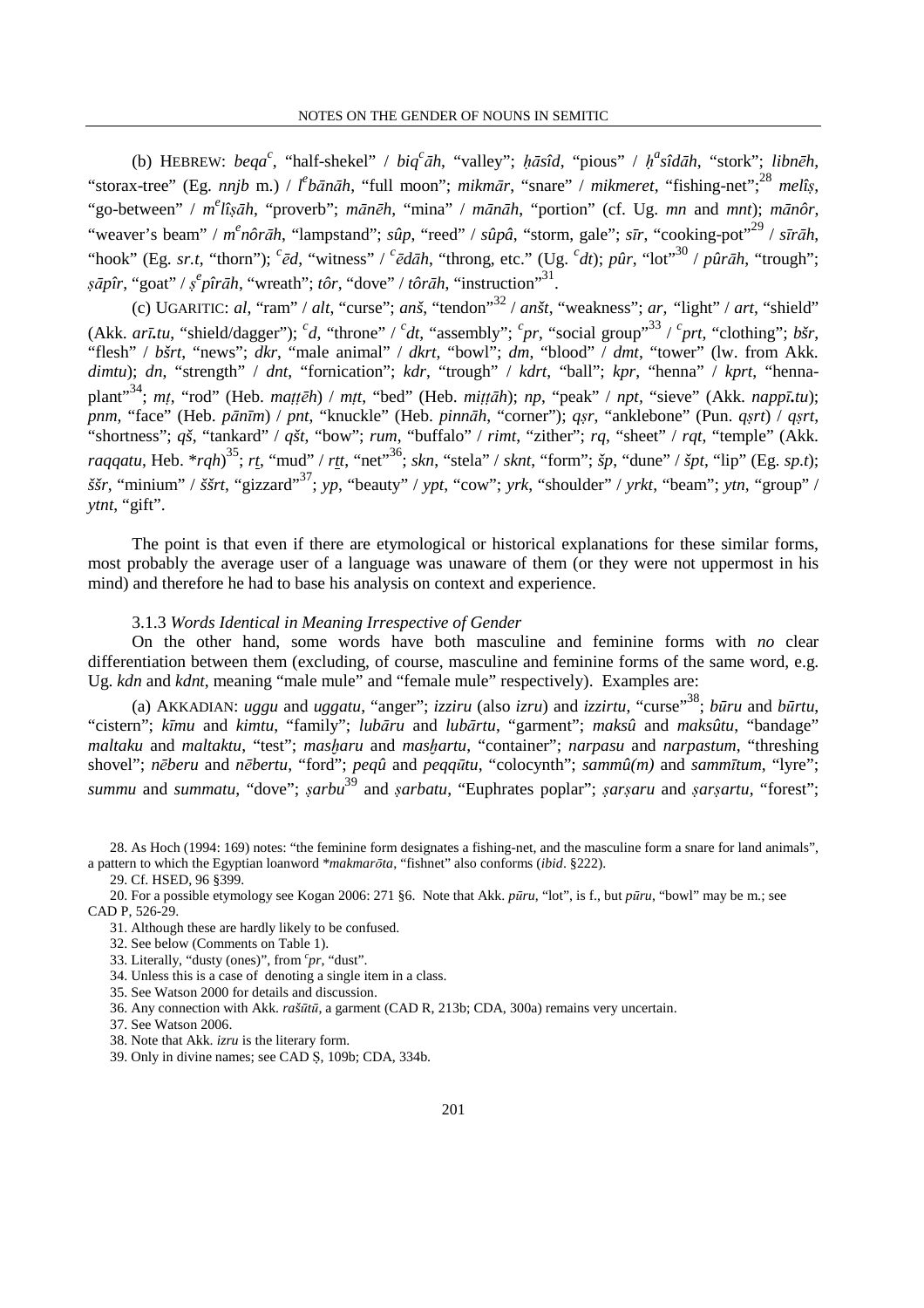*šappu* and *šappatu*, "bowl"; *taknû* and *takn*ī*tu*, "care"; *t*ā*n*īḫ*u* and *t*ā*n*īḫ*tu*, "sighing"; *t*ē*n*ī*nu* and *t*ē*nintu*, "supplication"; ṭē*ru* and ṭē*r*ī*tu,* "mud".

(b) HEBREW:<sup>40</sup>  $g^e b\bar{u}l$  and  $g^e b\bar{u}l\bar{a}h$ , "border";  $g\hat{i}l$  and  $g\hat{i}l\bar{a}h$ , "rejoicing"; *hoq* and *huqqãh*, "regulation"; *mikmer* and *mikmeret*, "fishing-net"; *merkab* and *merkab*ā*h*, "chariot"; *pešet* and *pišt*ā*h*, "flax"; *š*ī*r* and *š*ī*r*ā*h*, "song"; *šôšan* and *šôšann*ā*h*, "lotus"<sup>41</sup> .

(c) UGARITIC: *d*ġ*t* and *d*ġ*tt*, "perfume-offering"; ġ*rpl* and ġ*rplt*, "cloud"; *msk* and *mskt*, "mixture" (Eg. *mtk*); *mtr* and *mtrt*, "rain" (Eg. *mtr.t*);  $n^c m$  and  $n^c m t$  (also  $n^c m y$ ), "delight"; *nr*, "lamp" (derived from "sheen, gleam") and *nrt*, "lamp"<sup>42</sup>; *ntb* and *ntbt*, "path" (cf. Heb. *ntyb* and *ntybh*); *qdm* and *qdmt*, "front part"; *tdmm* and *tdmmt*, "lasciviousness"; *thm* and *thmt*, "ocean"; *tmn* and *tmnt*, "frame".

Sometimes the difference relates to number, e.g. Heb.  $c \bar{a}n\bar{a}n$ , "clouds", plur. and  $c \bar{a}n\bar{a}n\bar{a}h$ , "raincloud", sing.<sup>43</sup> It is also possible that in some cases the difference is due to historical reasons, as gender does change within a language<sup>44</sup>. For example, some nouns in the Qumran scrolls are different in gender from their classical Hebrew counterparts, e.g. Heb. '*eben* is f. in biblical Hebrew but m. in the *Hodayoth* from Qumran Cave 1. Another factor may due to difference in dialect (cf. Lipiński 2001: 238). In any case, gender can fluctuate. For instance, Heb. *kerem*, "vine" is usually m. but in one text at least (Isa 27:2-3) it is f. Similarly, Heb.  $\check{s}a^c a r$ , "gate" may be either m. or f.<sup>45</sup> Occasionally, the difference reflects a distinction in meaning, e.g. Heb. śā*p*ā*h* is f. when it means "lip" but can be m. when it means "hem" of a garment.<sup>46</sup>

### **4. Terms for Parts of the Body in Semitic: A Comparison**

In order to illustrate the stability and fluctuation of gender across a range of Semitic languages (Akkadian, Arabic, Hebrew, Ugaritic) with some reference to a Hamitic language (in this case, ancient Egyptian), a table of names for parts of the body is provided below. The comments on individual entries are simply for further clarification and discussion.

| <b>Meaning</b> | <u>Akk.</u>                         | <u>Heb.</u>               | <u>Ug.</u> | <u>Arab.</u>        | Egypt | Main<br>gender |
|----------------|-------------------------------------|---------------------------|------------|---------------------|-------|----------------|
| Arm            | $dur\vec{a}$ 'u (NA), zuru $h$ (EA) | $z^e r \hat{o} a^c$ f./m. | $dr^c$ f.  | $dir\bar{a}^c$ (f.) |       | $f$ .?         |
| back, loin     | ka/islu m.                          | kesel m.                  | ksl m.     | (kisl)              |       | m.             |
| Back           | <i>sēru</i> m.                      | [ <i>sohar</i> f.]        | $z\,$ r m. | zahr                | drww  | m.             |
|                |                                     |                           |            |                     | m.    |                |

- 42. Cf. Heb. *n*ē*r*, (m.) pl. *n*ē*rôt* and Akk. *n*ū*ru* (m.?). "light, lamp".
- 43. See Zehnder 2004: 22, with further references.
- 44. For the chronological argument, see Albrecht 1896: 55 and the critique by Zehnder 2004: 38.
- 45. Normally it is m., but for personification it is f.; cf. Zehnder 2004: 23, who refers to Albrecht.
- 46. So Albrecht 1896: 76, quoted by Zehnder 2004: 23.

<sup>40.</sup> There are 117 such nouns: see Ben-Asher 1978: 1 and Zehnder 2004: 22.

<sup>41.</sup> For more detail on this word see Štrba 2004 and Suderman 2005.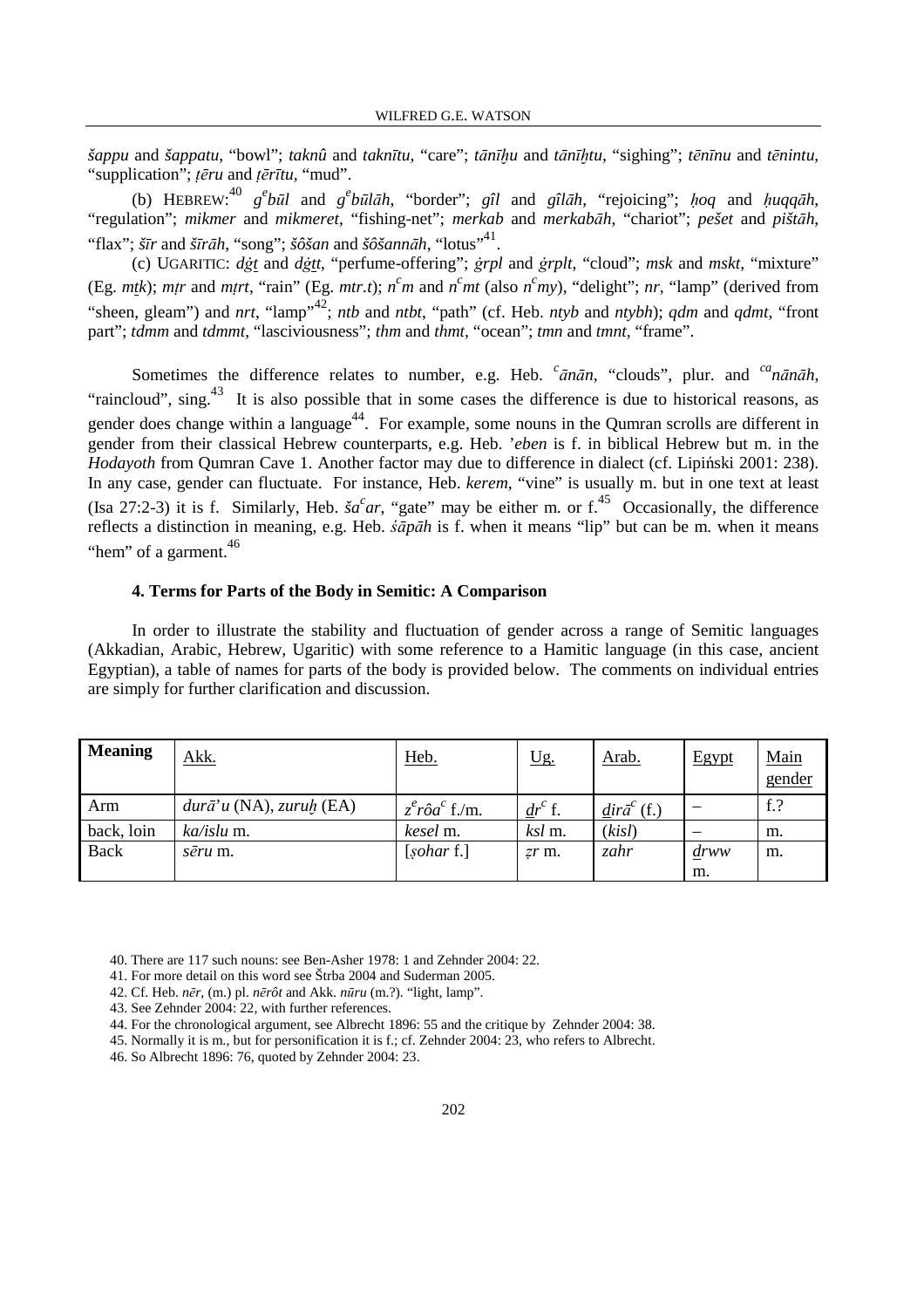| <b>Meaning</b> | Akk.                   | Heb.                             | <u>Ug.</u>                        | Arab.                          | Egypt             | Main             |
|----------------|------------------------|----------------------------------|-----------------------------------|--------------------------------|-------------------|------------------|
|                |                        |                                  |                                   |                                |                   | gender           |
| beard, chin    | ziqnu f.               | zāgān f.                         | dqn m.                            | daqn m.                        | $\equiv$          | 9                |
| <b>Blood</b>   | dāmu m.                | dām m.                           | dm m.                             | dam                            |                   | m.               |
| bone           | esemtu f.              | $^c$ esem f.                     | $\frac{c_{zm}}{m}$                | $\int_{a}^{c} a z m$           |                   | f.               |
| brain,         | muhhu                  | moah m.                          | $m\not\!\!\!/~m$ .                | Ma/uhh                         | $jm3h$ m.         | m.               |
| marrow         |                        |                                  |                                   |                                |                   |                  |
| breast         |                        | dad, šad,                        | $\underline{d}d, \underline{t}d,$ | $d\bar{u}d$ , tady,            | $\equiv$          | m.               |
| udder          | $z\overline{z}zu$ m.   | zîz m.                           | zd                                | zīzat f.                       |                   |                  |
| breath         |                        | $r\hat{u}^a h$ f.(/m.)           | rh f.                             | $r\bar{t}h$ f. (m.)            | $\qquad \qquad -$ | $\overline{?}$   |
|                |                        |                                  |                                   | $r\bar{u}h$ m./f.              |                   |                  |
| cheek, jaw     | $lah\hat{u}$ $(?)$     | $l^e h \hat{\imath}$ f.          | $lh$ f.                           | Lahy                           | $\qquad \qquad =$ | $f$ .?           |
| ear            | uznu f.                | 'ozen f.                         | udn(?)                            | $dn$ f.                        | $*$ <i>jdn</i> f. | f.               |
| elbow          | ammatu f.              | ammâ f.                          | amt f.                            |                                | * $jm(t?)$        | f.               |
|                |                        |                                  |                                   |                                | $f$ .?            |                  |
| eye            | īnu f.                 | $c_{\alpha}$ ayin f.             | $\epsilon_{\rm \gamma n}$ f.      | $c$ ain f.                     |                   | $\overline{f}$ . |
| face $(pl.)$   | $pan\bar{u}(m)$ m.     | pānîm m.                         | <i>pnm</i> m.                     |                                |                   | m.               |
| finger         | nesbettu f.            | 'esba $\epsilon$ <sup>c</sup> f. | $\mu s b^c$ f.                    | i <sub>isba</sub> <sup>c</sup> | $db^c$ f.         | f.               |
| flank          | $(w)$ arkatu f.        | yārēk f.                         | $yrk$ m.                          | warik                          | $\qquad \qquad -$ | $\overline{?}$   |
| foot           | pēm/nu m./f.           | $pac$ am f.                      | $p^c n$ f.                        | $\overline{\phantom{0}}$       |                   | f.               |
| forehead       | pūtu f.                | $[p\bar{e}'\bar{a}h\]$           | pit f.                            |                                | wpt               | ${\bf f}.$       |
| foreskin       | $u$ /arullu (f. pl.)   | $\int c$ orlāh f.                |                                   | gurlat f.                      | $[$ *gurl-        | f.               |
|                |                        |                                  |                                   |                                | ata]              |                  |
| gall-          | martu f.               | $m^e r \bar{e} r \bar{a} h$ f.   | mrrt f.                           | mirrat,                        |                   | f.               |
| bladder        |                        |                                  |                                   | marārat f.                     |                   |                  |
| hair           | śārtu f.               | $\dot{s}\bar{e}^c\bar{a}r$ m.    | $\check{s}^c r$ m.                |                                | $\qquad \qquad -$ | m.<br>f.         |
|                |                        | $\dot{s}a^{c}r\hat{a}$ f.        | $\check{s}^c rt$ f.               |                                |                   |                  |
| hand           | idu m.                 | $y\bar{a}d$ f.(/m.)              | $\mathcal{V}$ <i>d</i> f.         | yad m?                         | $\ast_d$          | $\overline{?}$   |
|                |                        |                                  |                                   | $/$ 'īd f.                     |                   |                  |
| head           | rēšu m.                | $ro'$ šm.                        | riš m.                            | $ra's$ m./f.                   | $3js$ m.          | m.               |
| heart          | libbu m.               | lēb m.                           | $lb$ m./f.                        | lubb m.                        | $jb$ m.           | m.               |
| heel, hoof     | eqbu                   | $\,c\bar{a}q\bar{e}b$ m.         | ${}^{c}qb$ m.<br>/f.?             | $c_{\text{aqib}}$              | $\qquad \qquad -$ | $m$ .?           |
| horn           | s/šappartu f.          | šôpār m.                         | špr m.                            |                                |                   | m.               |
| innards        | qerbu m.               | qereb m.                         | <i>arb</i> m.                     | qur(u)b                        | $q3b$ m.          | m.               |
|                |                        |                                  |                                   | m.                             |                   |                  |
| kidneys        | kalītu f.              | kilyāh f.                        | klyt f.                           | kulyat f.                      | $\qquad \qquad -$ | f.               |
| knee           | birku m.?              | berek f.                         | brk f.                            | rukbat f.                      |                   | $\overline{f}$ . |
| left (hand)    | šumēlū m.?             | $\check{s}^e$ mo'l m.            | šmal m.                           | šamāl                          |                   | m.               |
| lip            | šaptu f.               | śāpāh m.                         | špt f.                            | šafat f.                       | sp.t f.           | f.               |
| liver          | g/kabīdu m. kabattu f. | kābēd m./f.                      | kbd f.                            | kabid                          |                   | $\overline{?}$   |
|                |                        |                                  |                                   | m.f.                           |                   |                  |

# NOTES ON THE GENDER OF NOUNS IN SEMITIC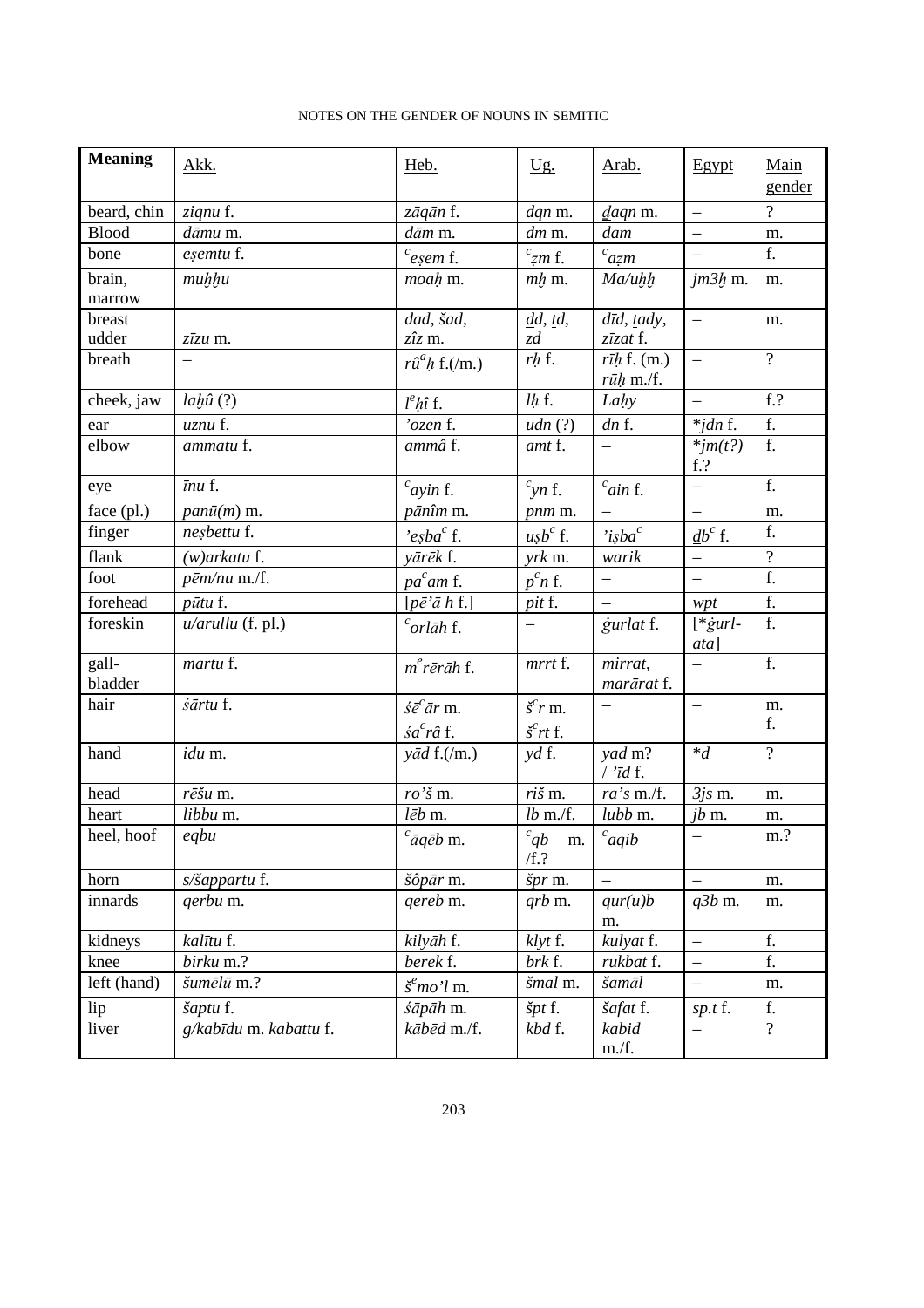| <b>Meaning</b>        | Akk.                                | Heb.                                          | <u>Ug.</u>               | Arab.                                         | Egypt                       | Main<br>gender   |
|-----------------------|-------------------------------------|-----------------------------------------------|--------------------------|-----------------------------------------------|-----------------------------|------------------|
| loin,<br>tendon       | <i>matnu</i> m.                     | motnayim m.                                   | <i>mtn</i> m.<br>mtnt f. | matn                                          | [mt]                        | m.               |
| mouth                 | pû m.                               | pēh m.                                        | $p$ m.                   | fû m.                                         | $\equiv$                    | m.               |
| nail                  | $supru$ (pl. f.)                    | sipporen m.                                   |                          | zufr m.                                       |                             | m.               |
| nose                  | appu f.                             | 'ap m.                                        | ap m.                    | 'anf m.                                       |                             | m.               |
| palm                  | kappu (?)                           | kap f.                                        | $kp$ f.                  | ka/iffa m.                                    | $kp$ m.                     | $f$ .?           |
| palm                  | rittu f.                            |                                               | rht f.                   | rāhat f.                                      | jh.t.f.                     | f.               |
| penis                 | išaru m.                            |                                               | ušr m.                   | $\overline{\phantom{0}}$                      |                             | m.               |
| $\text{plaintext}(s)$ | [tahlapānu m.]                      | mah <sup>a</sup> lapāh f.                     | mhlpt f.                 | $\equiv$                                      | $\equiv$                    | $\overline{f}$ . |
| rib                   | $s\bar{t}/\bar{e}lu$ f.             | $s\bar{e}l\bar{a}^c$ f.                       | $sl^c$ f.                | $dil(a)^c$ m.                                 | $\left[\frac{d}{r}t\right]$ | $\overline{f}$ . |
| right<br>(hand)       | imnu m. imittu f.                   | yāmîn f.                                      | ymn m.                   | yamīn                                         | ymn                         | $\overline{?}$   |
| shoulder              | [katappātu]                         | kātēp f.                                      | ktp f.                   | katif m.                                      | $\qquad \qquad -$           | $\overline{?}$   |
| skull                 | qaqqadu (pl. f.)                    | qodqod                                        | qdqd m.                  |                                               |                             | m.               |
| snout                 | hattimmu m.                         | hôțām (MH)                                    | hțm m.                   | hațm                                          |                             | m.               |
| spleen                | tulīmu m.                           | $t^eh\bar{o}l$                                | thl m.                   | $\mu$ <i>ihāl</i> (pl. -<br>$\bar{a}t)$ tuhul | $\overline{\phantom{0}}$    | m.?              |
| tail                  | zibbatu f.                          | zānāb m.                                      | dnb f.                   | danab m.                                      | $\overline{\phantom{0}}$    | $\overline{?}$   |
| temple                | raggatu f.                          | raqqāh f.                                     | rqt f.                   |                                               | $\overline{\phantom{0}}$    | f.               |
| tendon                | nimšū m.                            | nāšēh m.                                      | anš m.                   | nasa                                          |                             | m.               |
| testicle              | išku m.                             | 'ešek m.                                      | ušk m.                   |                                               |                             | m.               |
| thigh                 | sāqu m.                             | šūq m.                                        | $\check{s}q$ m.          | $\check{s}\bar{a}q$                           | sbq m.                      | m.               |
| throat                | napištu f.                          | nepeš f.                                      | npš f.                   | nafs f.                                       |                             | f.               |
| tongue                | lišānu f.                           | $l\bar{a}\check{s}\bar{o}n$ m./f.             | lšn f.                   | lisan m./f.                                   | ns                          | $\overline{?}$   |
| tooth                 | šinnu f.                            | $\check{\mathcal{S}}\bar{\mathcal{C}}n$ m./f. | $\check{s}n$ m./f.       | sinn f.                                       | $\equiv$                    | f.               |
| torso                 | bamtu f.                            | bāmāh f.                                      | bmt f.                   |                                               |                             | f.               |
| wing                  | kappu                               | kānāp f.                                      | $kp$ f.                  | kanaf m.                                      | $\equiv$                    | $\overline{?}$   |
| womb                  | $r\bar{e}mu(m)$ m. $r\bar{e}mtu$ f. | rehem m.                                      | Rhm f.                   | rahim<br>rihm                                 |                             | $\overline{?}$   |

#### WILFRED G.E. WATSON

Table 1: Names for parts of body in Semitic: Comparison of genders

COMMENTS ON TABLE 1

- *back*: Heb. ṣ*ohar* means "roof" and Eg. *dr* means "side, loins, flank" (DLE II, 271). Note that (EA) Akk. ṣ*u'ru*, ṣū*ru*, "back", is a loan from W. Semitic and may be m.
- *brain*: for Eg. *jm3*ḥ see Takács 2005: 635 §9.
- *breath*: the word for "breath" in Akkadian is completely different, i.e. *šaru* (m.), but see under "throat", below. Note also Akk. *nap*ī*šu(m)*, "breath(ing)" (CDA, 239a).
- *face*: for other cognates see Sanmartín 1991: 200 §60.
- *forehead*: for other cognates see Sanmartín 1991: 199 §58.

*<sup>-</sup> arm*: Eg. *dr<sup>c</sup>t* literally means "plank" and is borrowed from Semitic (cf. Hoch 1994: 394 §592).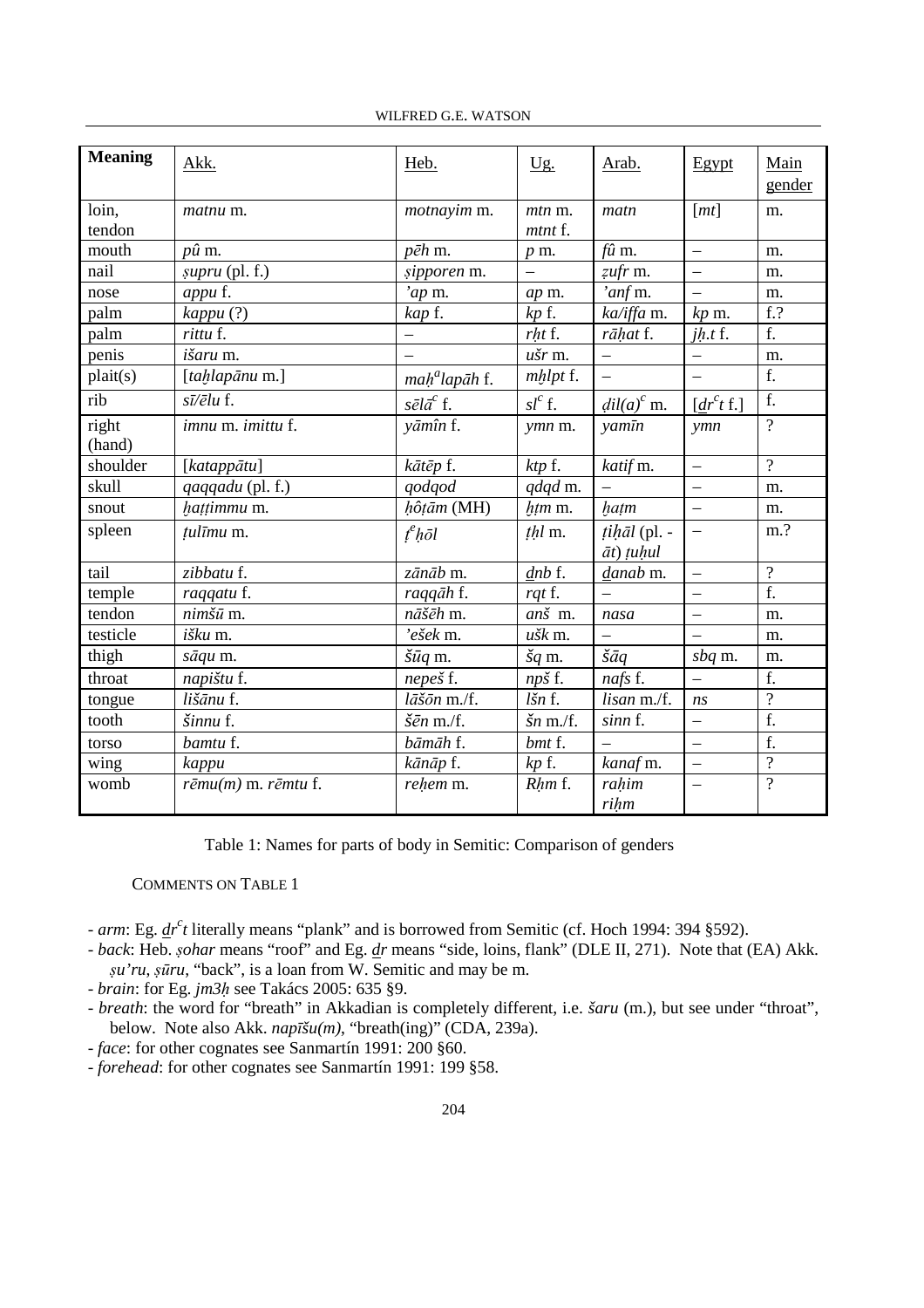- *foreskin*: the f. gender of the loanword is retained in Egyptian (Hoch 1994: 302 §436).
- *hand*: for other cognates see Sanmartín 1991: 213 §84. Note that Akk. *q*ā*tu* is f.
- *head*: the term was borrowed by Egyptian (Hoch 1994: 209-210 §205).
- *heel*: m. sg. but f. pl. (see Tropper UG, 298).
- *innards*: the meaning "vulva" only occurs in Ugaritic.
- *kidney*: a Semitic loanword in Egyptian; cf. Hoch 1994: 352-353 §520.
- *loin, tendon*: note the difference between Ug. *mtn* (m.), "tendon, loin" in general and Ug. *mtnt* (f.), "loin" used only in cultic offerings (see DUL, 600-601). See also Agaw \**tin*-, "kind of muscle" (HSED, 504 §2401) and Eg. *mt*, "muscle, etc." (DLE I, 212-213).
- *mouth*: for the whole gamut of Common Semitic see Sanmartín 1991: 201 §61. For other body orifices see Akk. *pû* (CAD P, 469 meaning 9) and Ug. *p* (KTU 1.10 iii 9-10).
- *plaits*: note that Akk. *ta*ḫ*lap*ā*nu* denotes a "(goat/lamb) covered with fleece" (cf. CAD T, 50b); cf. also Phoen. *mhlph* (f.), "lock of hair" (DNWSI, 613).
- *snout*: for other cognates see Kaufman 1974: 57, although he makes no mention of Ugaritic.<sup>47</sup>
- *tail*: for other cognates see Sanmartín 1991: 188 §35. The gender fluctuates.
- *temple*: Ug. *rqt* occurs in KTU 1.19 ii 38 and has cognates in Heb. *raqq*ā*h* (cf. HALOT, 1288) and Akk. *raqqatu* (CAD R, 170-171); see discussion in Watson 2002. Other words for "temple, side of the head" in Akkadian are *bibinnum*, *bib*ē*nu* (cf. CAD B, 219 and CDA, 44a), which is m., and *nakkaptu* (CDA, 234a).
- *tendon*: De Moor (1980) had considered Ug. *anš* to be a loan from Hitt. *anašša-*, which denotes a part of the body between the back and the buttocks. However, Hitt. *anašša*- is a Semitic loanword in Hittite<sup>48</sup>. Besides the standard Semitic cognates (given in HALOT, 729a and DUL, 83), see Akk. *nimš*ū "sinews" (CDA, 253).
- *testicle*: note that both Syriac *'ešk<sup>e</sup> t*ā and Eth. *eskit* (cited HALOT, 95a) are f. See also Tropper UG, 285.
- *throat*: in Akkadian there is the additional form *napištu* (*napšatu(m)*). Akk. *napuštu* (*napultu*) means "life, throat" (cf. CDA, 239a; 240b; CAD N/1, 296-304).
- *tongue*: for other cognates see Sanmartín 1991: 193 §47.
- *torso*: cf. Kogan / Tishchenko 2002 for full discussion of this term.
- *womb*: for the difference between Akk. *r*ē*mu(m)* and *r*ē*mtu* see above.

### **5. Concluding Remarks**

The main conclusion from this paper is that in Semitic, gender *can* be determined by terminations or endings, especially for the feminine, and that semantics is not always involved. This is contrary to accepted theory. Even so, several questions concerning the gender of nouns remain open. We do not yet know the *rules* for assigning gender. This applies both to native words and to loanwords. Furthermore, it is not always the case that the gender in a cognate language can be transferred to the language in question. For example, words for "hand" [see Table 1]. Similarly, we do not know why certain words occur in both

<sup>47.</sup> Note Akk. ḫ*at*ā*mu*, "to muzzle, etc." (CAD Ḫ, 152b; CDA, 112b)

<sup>48.</sup> See Kassian / Korolëv / Sidel`tsev 2002: 524 and n. 11.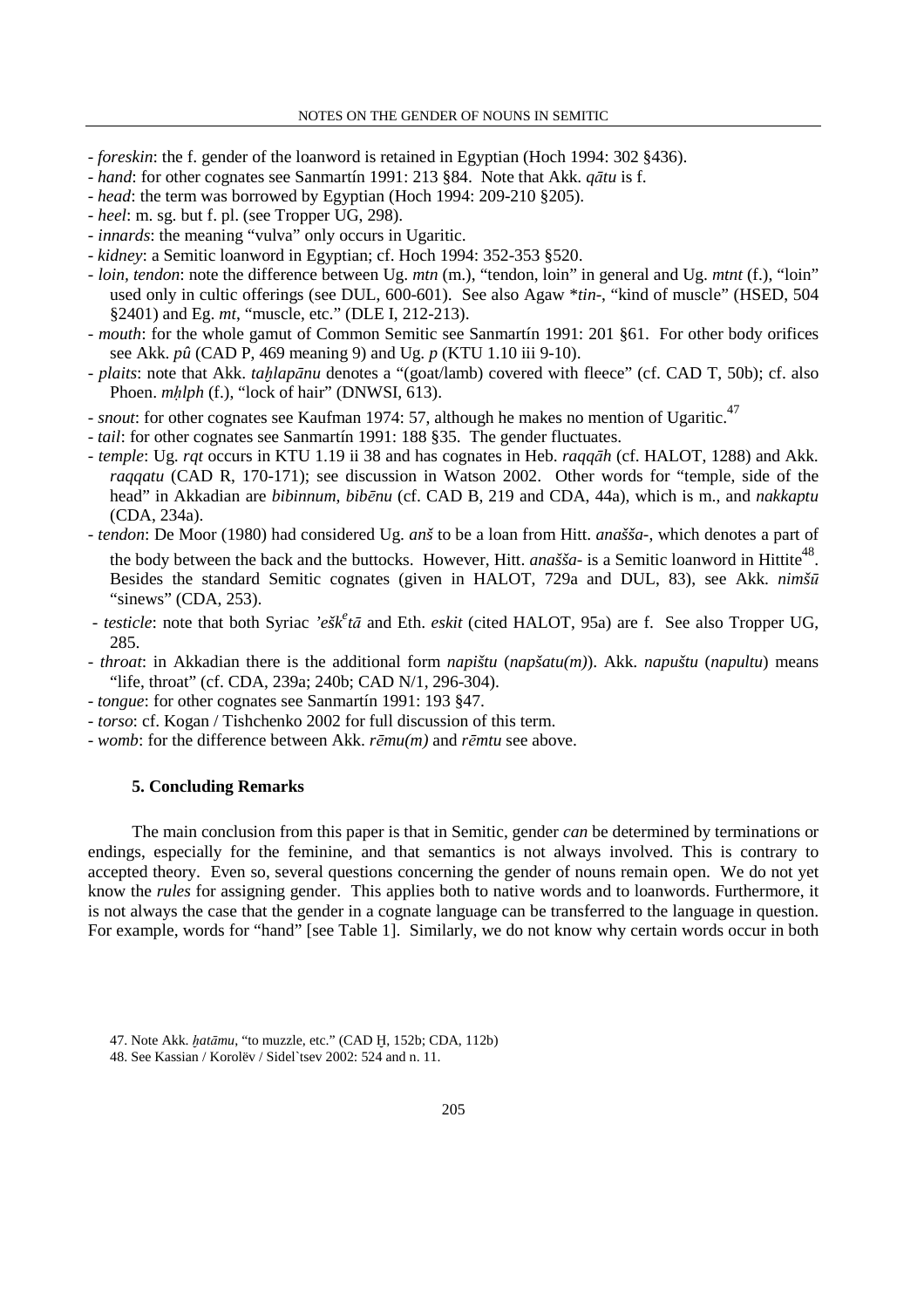masculine and feminine forms.<sup>49</sup> Some may be explained by their etymology, but often the presence of two forms seems superfluous. Perhaps they are due to the change of gender over time.

Other questions could also have been discussed, notably the polarity of gender with certain numerals<sup>50</sup> or the matter of concord in personal names, where the gender of the name-bearer can determine the gender of that person's name<sup>51</sup> or whether plural forms of nouns can be of a different gender from the singular. In addition, the more general topic of gender in pronouns, demonstratives and of course verbs has not been touched on here.

Finally, I can quote two comments on the significance of noun gender in linguistics. The first is: "Gender is a key feature for lexicology, since it is crucial for understanding the nature of lexical entries" (Corbett 2006: 753). The second is: "part of knowing a noun is knowing its gender" (Ritter 1993: 795). These statements should encourage us to take another look at grammatical gender and attempt to resolve some of the problems that it entails.

## *Bibliography*

Albrecht, K. 1895. "Das Geschlecht der hebräischen Hauptwörter", *ZAW* 15:313-325.

- Albrecht, K. 1896. "Das Geschlecht der hebräischen Hauptwörter", *ZAW* 16:41-121.
- Allen, J.P. 2001. *Middle Egyptian. An Introduction to the Language and Culture of Hieroglyphs*, Cambridge.
- Aspesi, F. 1977. *La distinzione dei generi nel nome antico-egiziano e semitico*, Florence.
- Ben-Asher, M. 1978. "The Gender of Nouns", *Semitics* 6:1-14.
- Böhm, G. 1996. "Das Gebrochene Femininum des Semitohamitischen", in *Gs. Petrá*č*ek*, pp. 151-159.
- Bråtveit, K. *et al.* 1995. *Colloquial Norwegian. A Complete Language Course*, London/N.Y.
- Brugnatelli, V. 1982. *Questioni di morfologia e sintassi dei numerali cardinali semitici*, Florence.
- Castellino, G. 1975. "Gender in Cushitic", in Bynon, J./T., eds, 1975, *Hamito-Semitica. Proceedings of a Colloquium Held by the historical section of the Linguistics Association (Great Britain) at the School of Oriental and African Studies, University of London, on the 18th, 19th and 20th of March 1970* (Janua Linguarum, Series Practica 200), The Hague/Paris, pp. 333-359.

Corbett, G.G. 1991. *Gender*, Cambridge.

- Corbett, G.G. 2006. "Gender, Grammatical", in Brown, K., ed., *Encyclopedia of Language and Linguistics*. Vol. 4, Amsterdam, pp. 749-756.
- Crystal, D. 1980. *A First Dictionary of Linguistics and Phonetics*, London.
- Dietrich, M. ‒ Loretz, O. ‒ Sanmartín, J. 1973. "Zur ugaritischen Lexikographie (VII): Lexikographische Einzelbemerkungen", *UF* 5:79-104.

Driver*,* G.R. 1948-49. "Gender in Hebrew Numerals", *JSS* 1:90-104.

- Edzard, D.O. 1963. "Das Genuskonruenz im akkadischen theophoren Personnenamen", *ZA* 21:112-130.
- Féghaly, M. ‒ Cuny, A. 1924. *Du genre grammatical en sémitique*, Paris.
- Fodor, I. 1959. "The origin of grammatical gender", *Lingua* 8:1-41, 186-214.

50. See Brugnatelli 1982: 83-112 and Luján Martínez 1994.

51. A topic discussed by Fronzaroli (1979) for Ebla personal names and by Edzard (1963) for Akkadian theophoric names.

<sup>49.</sup> Zehnder (2004: 42-43) concludes that "morphological and phonological, as well as possible syntactical factors may have been decisive" for the assignment of gender to Heb. *derek* and the same may apply to other nouns in Hebrew and other Semitic languages.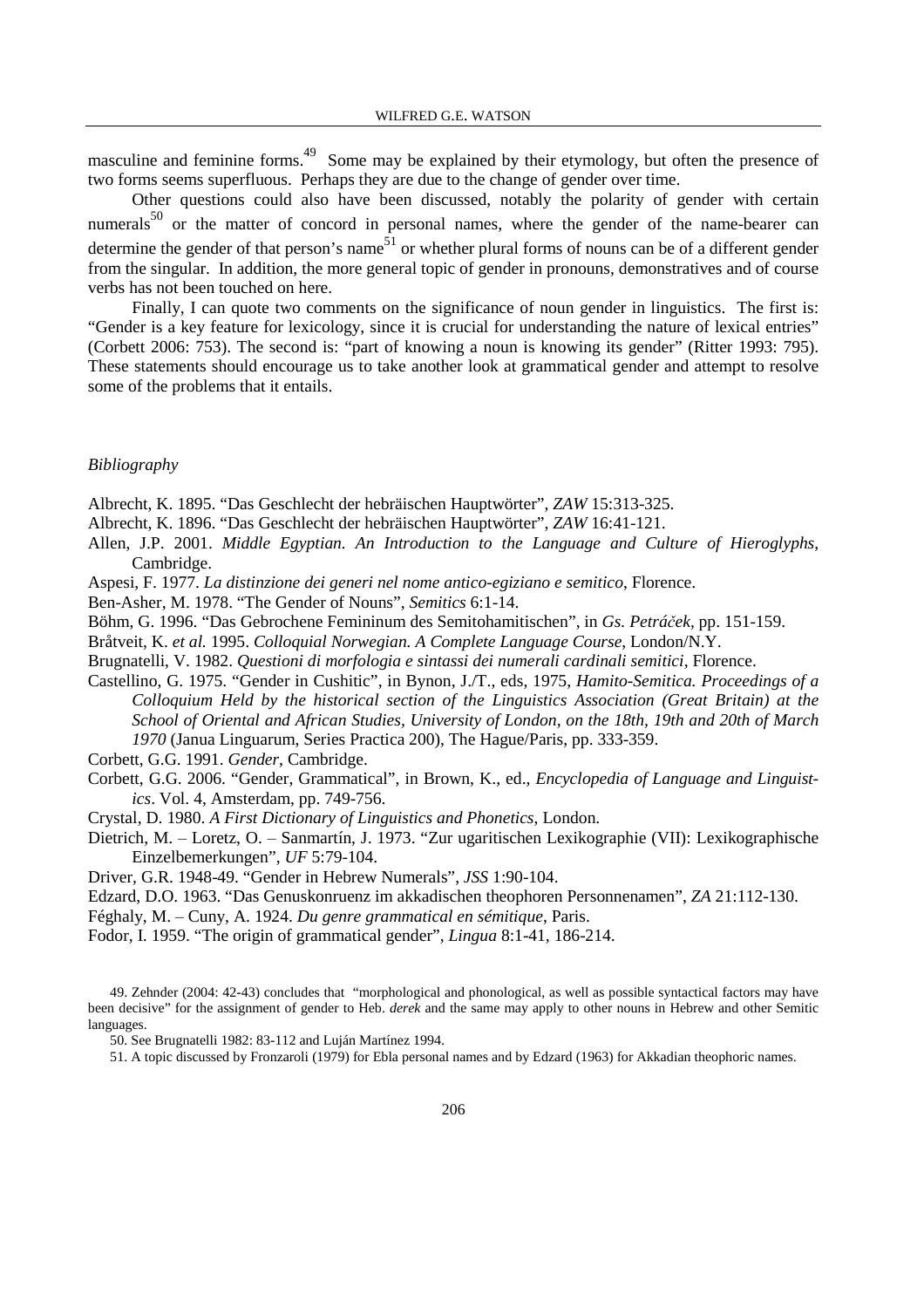- Franceschina, F. 2005. *Fossilized Second Language Grammars: The acquisition of grammatical gender*, Amsterdam/Philadelphia PA.
- Fronzaroli, P. 1979. "The Concord in Gender in Eblaite Personal Names", *UF* 11: 275-282.
- Gamkrelidze, T.K. ‒ Ivanov, V.V.. 1995. *Indo-European and the Indo-Europeans. A Reconstruction and Historical Analysis of a Proto-Language and a Proto-Culture*, Part I: *The Text*, Part II: *Bibliography, Indexes*, with a preface by R. Jakobson, transl. J. Nichols, ed. W. Winter (Trends in Linguistics, Studies and Monographs 80), Berlin/New York).
- Gilula, M. 1975, "*'Idn* = 'an ear'", *JEA* 61:251.
- Hetzron, R. 1967. "Agaw Numerals and Incongruence in Semitic", *JSS* 12:169-197.
- Hetzron, R. 1977. "Innovations in the Semitic Numeral System", *JSS* 22:167-201.
- Hoch, J.E. 1994. *Semitic Words in Egyptian Texts of the New Kingdom and Third Intermediate Period*, Princeton NJ.
- Huehnergard, J. 1987. "Three Notes on Akkadian Morphology", in Golomb, D.M. ed., *"Working With No Data". Semitic and Egyptian Studies Presented to Thomas O. Lambdin*, Winona Lake IN, pp. 181- 193.
- Ibrahim, M.H. 1973. *Grammatical Gender: Its Origin and Development* (Janua Linguarum, Series Minor 166), The Hague.
- Janssens, G. 1975/76. "The Feminine Ending –(a)t in Semitic", *OLP* 6/7:277-284.
- Kassian, A. ‒ Korolëv, A. ‒ Sidel`tsev, A. 2002. *Hittite Funerary Ritual šalliš waštaiš* (AOAT 288), Münster.
- Kaufmann, S. 1974. *The Akkadian Influences on Aramaic* (AS 19), Chicago IL.
- Kogan, L. 2005. "Observations on Proto-Semitic Vocalism", *AuOr* 23:131-167.
- Kogan, L. 2006. "Ethiopian Cognates to the Akkadian and Ugaritic Lexicon", in *Fs. Sanmartín*, pp. 267- 274.
- Kogan, L. ‒ Tishchenko, S. 2002. "Lexicographic Notes on Hebrew bamah", *UF* 34:319-352.
- Levi, J. 1987. *Die Inkongruenz im biblischen Hebräisch*, Wiesbaden.
- Lipiński, E. 2001. *Semitic Languages. Outline of a Comparative Grammar* (OLA 80), Leuven, 2nd ed.
- Loewenstamm, S.E. 1969. "The Numerals in Ugaritic", in *Proceedings of the International Conference on Semitic Studies held in Jerusalem, 19-23 July 1965*, Jerusalem, pp. 172-179.
- Luján Martínez, E.R., 1994. "La polaridad de los numerales semíticos en perspectiva indoeuropea", *AuOr* 12:225-227.
- Mankowski, P.V. 2000. *Akkadian Loanwords in Biblical Hebrew* (HSS 47), Winona Lake IN.
- Michel, D. 1977. *Grundlegen einer hebräischen Syntax* 1, Neukirchen-Vluyn.
- Moor, J.C. de, 1980. "The Anatomy of the Back", *UF* 12:425-426.
- Meyers, C. 1986. "Gender Imagery in the Song of Songs", *HAR* 10:209-223.
- Nichols, J. 1992. *Linguistic Diversity in Space and Time*, Chicago IL.
- Pentiuc, E.J. 2001. *West Semitic Vocabulary in the Akkadian Texts from Emar* (HSS 49), Winona Lake IN.
- Powell, M. 1979. "Notes on Akkadian Numbers and Syntax", *JSS* 24:13-18.
- Ritter, E. 1993. "Where is gender?", *Linguistic Inquiry* 24:795-803.
- Rosenberg, H. 1905. "Zum Geschlecht der hebräischen Hauptwörter", *ZAW* 25:325-329.
- Selms, A. van. 1971. "Some Reflections on the Formation of the Feminine in Semitic Languages", in *Fs. Albright*, pp. 421-431.
- Sanmartín, J. 1987. "Die Gilde der *y*ṣḥ*m* in Ugarit", *AfO* 34:54-56.
- Sanmartín, J. 1991. "Isoglosas morfoléxicas eblaítico-ugaríticas: la trampa lexicogräfica", *AuOr* 9:165- 217.
- Skinner, N. 1975. "The Hausa Genitive Morpheme as an Exponent of Gender: A Query", in Bynon, J./T., eds, *Hamito-Semitica. Proceedings of a Colloquium Held by the historical section of the Linguistics*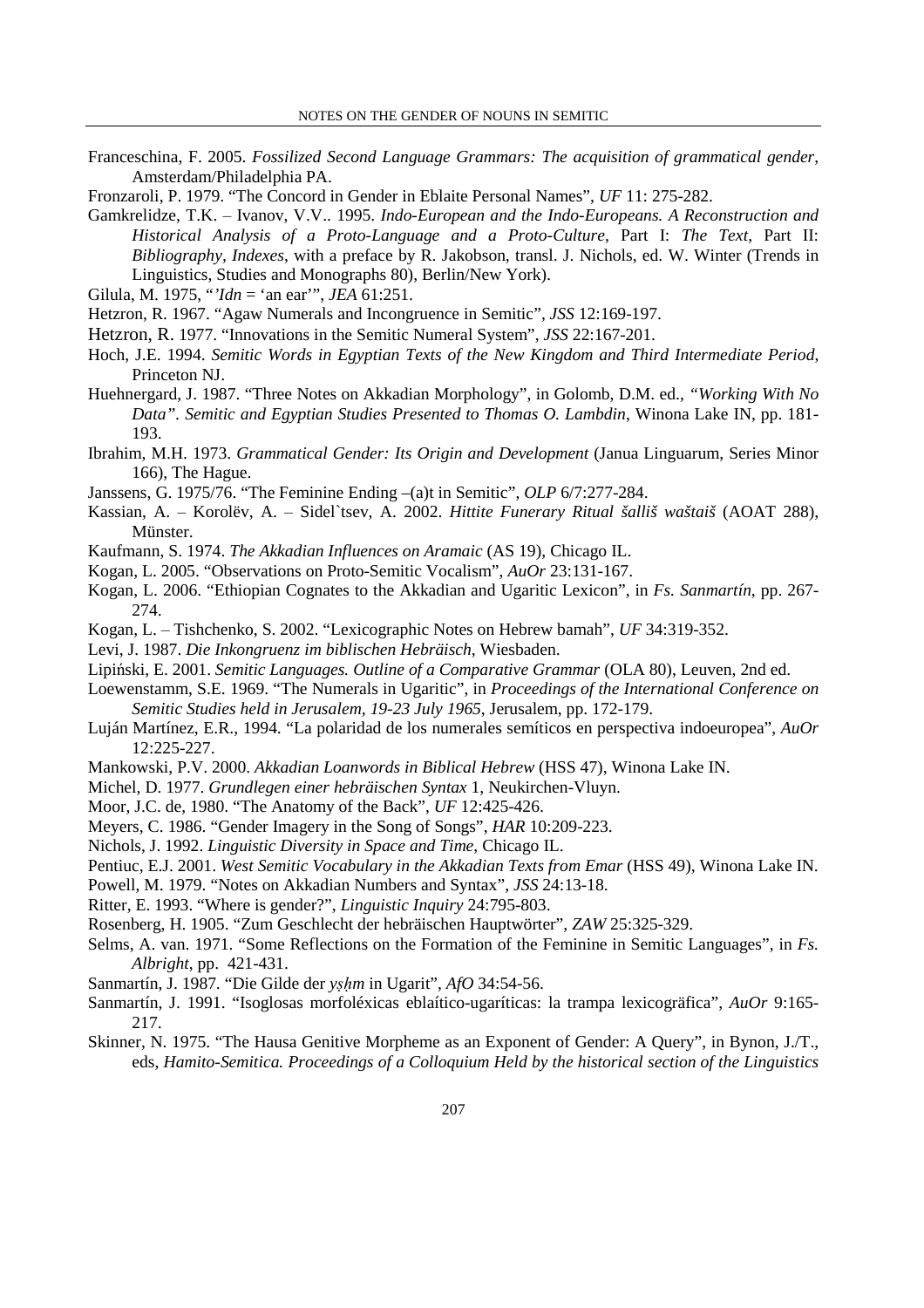*Association (Great Britain) at the School of Oriental and African Studies, University of London, on the 18th, 19th and 20th of March 1970* (Janua Linguarum, Series Practica 200), The Hague/Paris, pp. 389-398.

- Slonim, M.G. 1938-39. "The Substitution of the Masculine for the Feminine Hebrew Pronominal Suffixes to Express Reverence", *JQR* 29:397-403.
- Soden, W. von. 1992. "Der Genuswechsel bei *rû<sup>a</sup>h* und das grammatische Geschlecht in den semitischen Sprachen", *ZAH* 9:57-63.
- Speiser, E.A. 1936. "Studies in Semitic Formatives", *JAOS* 56:22-46.
- Speiser, E.A. 1938. "The pitfalls of polarity", *Language* 14:187-202.
- Štrba, B. 2004. "*šôšann*ā*h* of the Canticle", *Bib* 85:475-502.

Suderman, W.D. 2005. "Modest or Magnificent? Lotus versus Lily in Canticles", *CBQ* 67:42-58.

- Szemerényi, O. 1996. *Introduction to Indo-European Linguistics*, Oxford (translation of *Einführung in die*  vergleichende Sprachwissenschaft, Darmstadt 1970, 1990<sup>4</sup>.
- Takács, G. 2005. "On «Modern» Popular Etymology in Egyptology", in Kogan, L. *et al*., eds, *Memoriae Igor M. Diakonoff. Babel und Bibel 2* (Orientalia et Classica 8), Winona Lake IN, pp. 623-685.
- Tropper, J. 1998. "Sprachliche Archaismen im Parallelismus Membrorum in der akkadischen und ugaritischen Epik", *AuOr* 16:103-110.
- Watson, W.G.E. 1980. "Gender-Matched Synonymous Parallelism in the OT", *JBL* 99:328-339 (= Watson 1994a:201-225).
- Watson, W.G.E. 1981. "Gender-Matched Synonymous Parallelism in Ugaritic Poetry", *UF* 13:181-187 (= Watson 1994a:192-201).
- Watson, W.G.E. 1990. "Two Ugaritic Terms Concerning Textiles", *AuOr* 8:138-140.
- Watson, W.G.E. 1994a. *Traditional Techniques in Classical Hebrew Verse* (JSOTS 170), Sheffield.
- Watson, W.G.E. 1994b. "Gender-Matched Synonymous Parallelism in the Song of Songs", in Watson 1994a:226-239.
- Watson, W.G.E. 2000. "Cognates from CAD R for some rare Ugaritic words", *NABU* 2000/85.
- Watson, W.G.E. 2005. "Loanwords in Semitic", *AuOr* 23:191-198.
- Watson, W.G.E. 2006. "Examining the entrails", *NABU* 2006/46.
- Zehnder, M. 2004. "Variation in Grammatical Gender in Biblical Hebrew: A Study on the Variable Gender Agreements of *derek* 'Way'", *JSS* 49:21-45.

*Abbreviations used* 

| AHw          | W. von Soden, Akkadisches Handwörterbuch, I-III, Wiesbaden 1965-1981.                           |
|--------------|-------------------------------------------------------------------------------------------------|
| <b>BDB</b>   | F. Brown $- S$ . R. Driver $- C$ . A. Briggs, eds, A Hebrew and English Lexicon of the Old      |
|              | Testament, Oxford 1906.                                                                         |
| <b>CAD</b>   | I. J. Gelb et al., eds, The Assyrian Dictionary of the Oriental Institute of the University     |
|              | of Chicago, Chicago IL 1956 -.                                                                  |
| <b>CDA</b>   | J. Black – A. George – N. Postgate, eds, A Concise Dictionary of Akkadian (SANTAG               |
|              | Arbeiten und Untersuchungen zur Keilschriftkunde 5), Wiesbaden 2000.                            |
| <b>DLE</b>   | L. H. Lesko, A Dictionary of Late Egyptian. 2 vols., Providence RI $2002^2$ , $2004^2$ .        |
| <b>DLU</b>   | G. del Olmo Lete - J. Sanmartín, Diccionario de la lengua ugarítica. Vol. I                     |
|              | (AuOrSupp. 7), Sabadell (Barcelona) 1996; Vol. 2 (AuOrSupp. 8), Sabadell                        |
|              | (Barcelona) 2000.                                                                               |
| <b>DNWSI</b> | J. Hoftijzer – K. Jongeling, <i>Dictionary of the North-West Semitic Inscriptions</i> . 2 vols. |
|              | (HdO I/21), Leiden 1995.                                                                        |